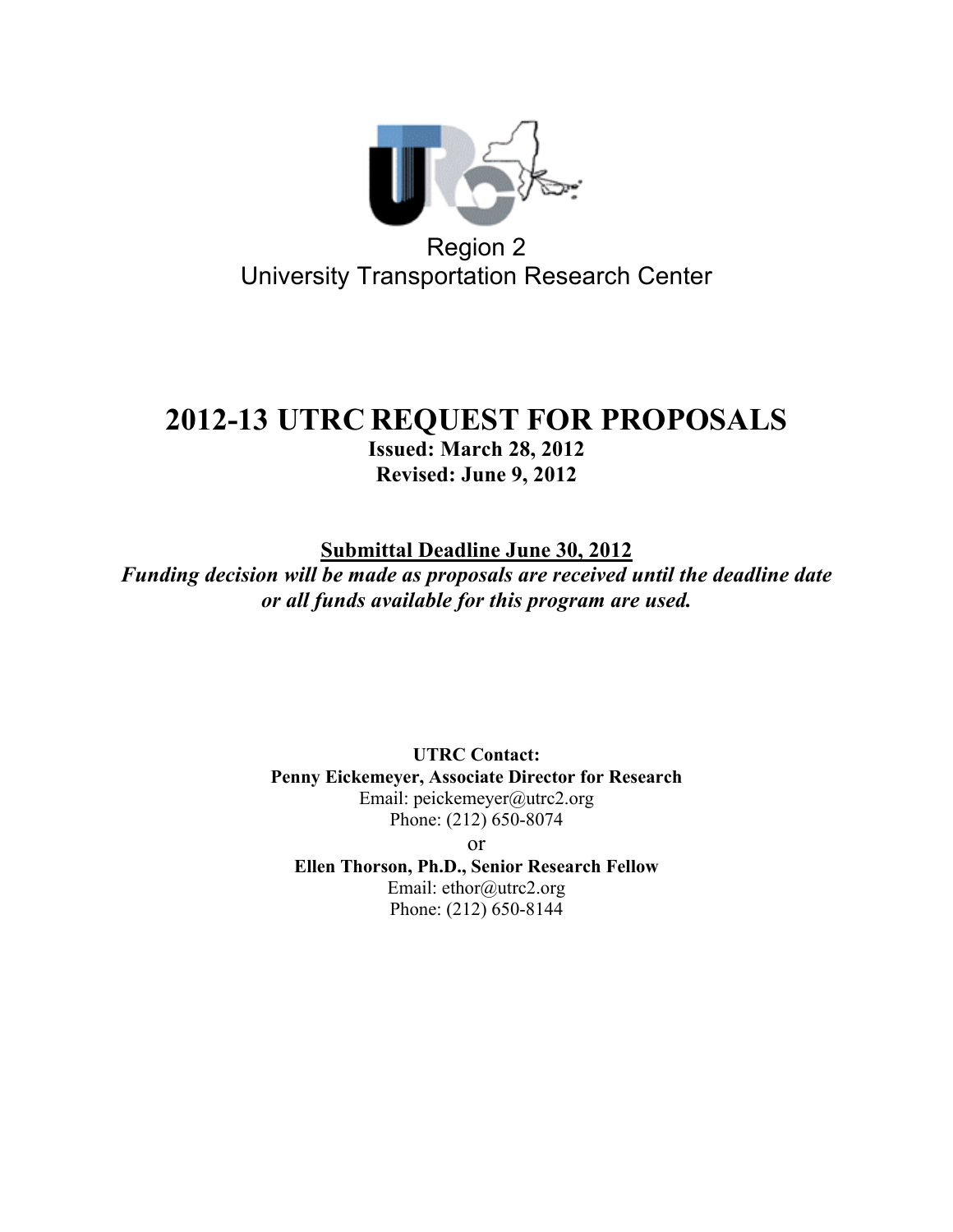### ALL AWARDS ARE SUBJECT TO THE AVAILABILITY OF APPROPRIATED **FUNDS.**

# **Table of Contents:**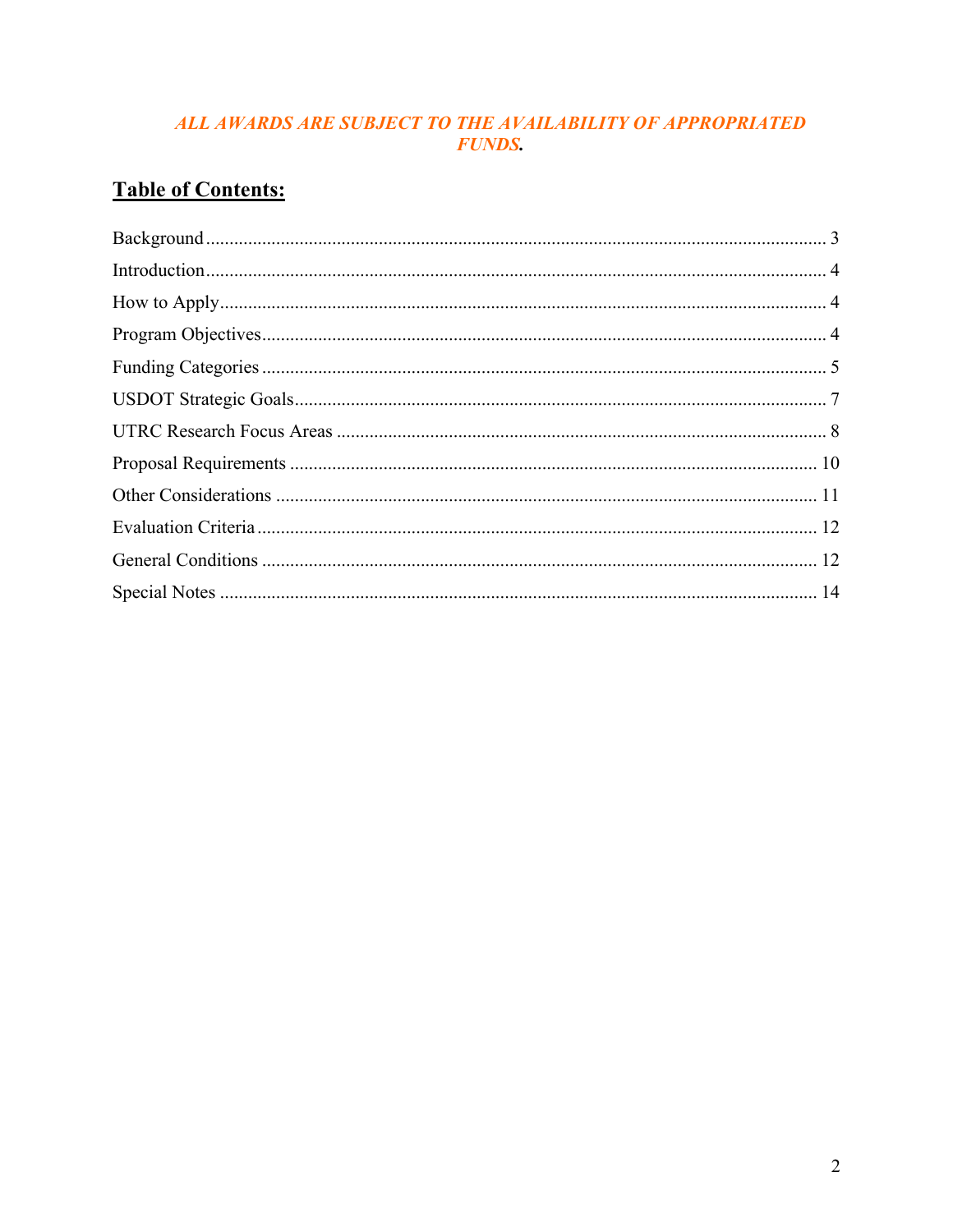# **Background:**

The Region 2 University Transportation Research Center (UTRC) is one of ten original University Transportation Centers established in 1987 by the U.S. Congress. These Centers were established with the recognition that transportation plays a key role in the nation's economy and the quality of life of its citizens. University faculty members provide a critical link in resolving our national and regional transportation problems while training the professionals who address our transportation systems and their customers on a daily basis.

The UTRC was established in order to support research, education and the transfer of technology in the field of transportation. Success in many competitions for designation as a University Transportation Center in the U.S. Department of Transportation (US DOT) program has provided continued funding. The theme of the Center is "Planning and Managing Regional Transportation Systems in a Changing World." UTRC represents USDOT Region 2, including New York, New Jersey, Puerto Rico and the U.S. Virgin Islands. Functioning as a consortium of seventeen major Universities throughout the region, UTRC is located at the CUNY Institute for Transportation Systems at The City College of New York, the lead institution of the consortium. The Center, through its consortium, an Agency-Industry Council and its Director and Staff, supports research, education and workforce development, and technology transfer under its theme.

#### **UTRC Consortium Members:**

- City University of New York (CUNY)
- Clarkson University (Clarkson)
- Columbia University (Columbia)
- Cornell University (Cornell)
- Hofstra University (Hofstra)
- New Jersey Institute of Technology (NJIT)
- New York University (NYU)
- Polytechnic Institute of NYU (Poly)
- Rensselaer Polytechnic Institute (RPI)
- Rochester Institute of Technology (RIT)
- Rowan University (Rowan)
- Rutgers University (Rutgers)
- State University of New York (SUNY)
- Stevens Institute of Technology (Stevens)
- Syracuse University (SU)
- The College of New Jersey (TCNJ)
- University of Puerto Rico Mayagüez (UPRM)

UTRC conducts an open, broad-based process for soliciting and selecting proposals. Highquality proposals that best match the results of the needs assessment and the objectives and research emphasis areas of the consortium will be selected for funding.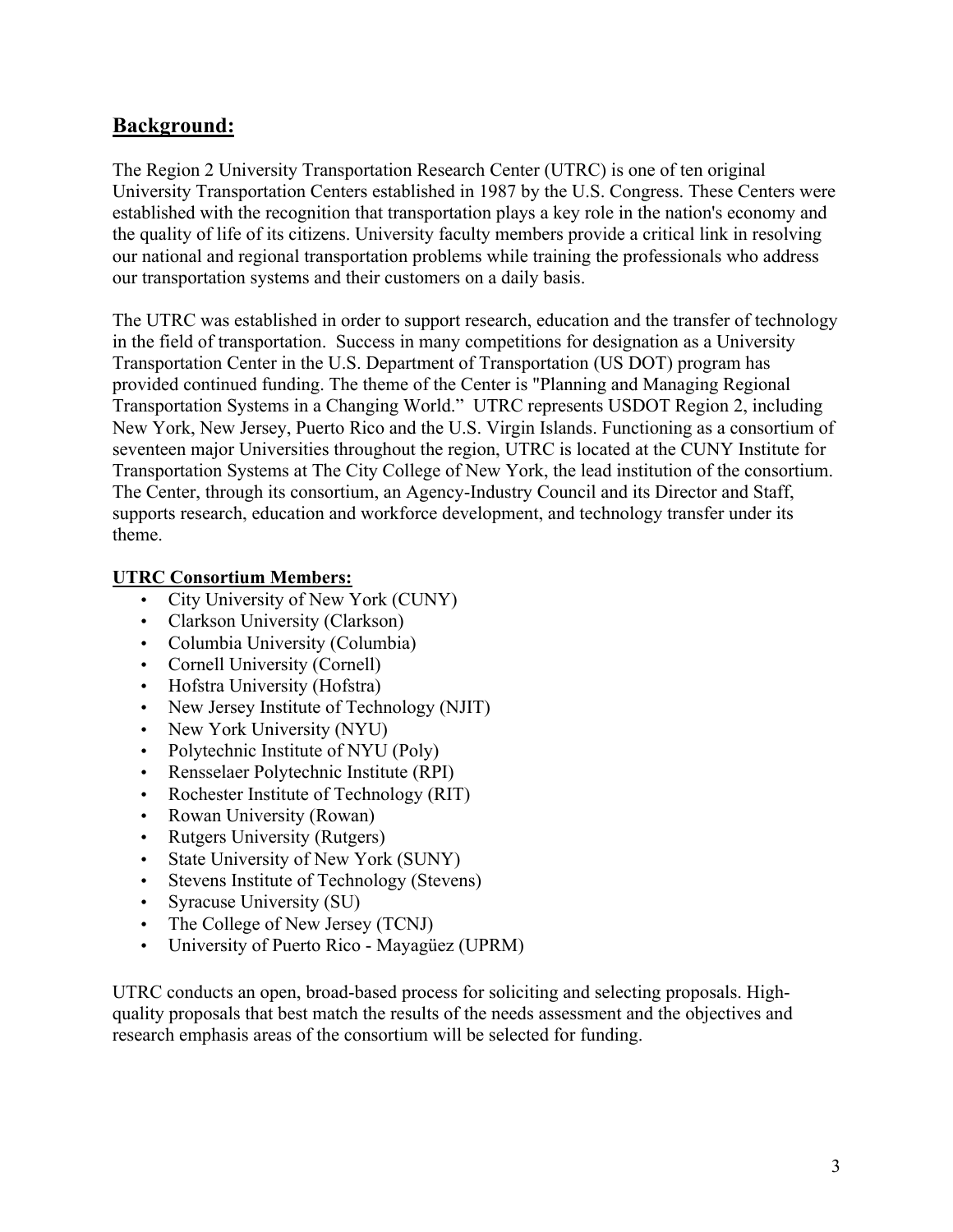# **Introduction:**

The Region 2 University Transportation Research Center (UTRC) is pleased to announce the 2012-13 UTRC Call for Proposals competitive matching grant programs for faculty-initiated projects. UTRC is seeking research proposals as outlined below. It is anticipated that decisions on awards will be made as soon as reviews are completed.

*Only faculty at institutions of the UTRC consortium* are eligible to submit a proposal. Proposals will be evaluated on a *competitive basis*. Final awards will be subject to the governing requirements of the U.S. DOT University Transportation Centers Program and the Research Foundation of the City University of New York.

### **How to Apply:**

*Proposals* must be submitted *electronically in Microsoft Word, .rtf, or pdf format* and *Budgets* in *Microsoft Excel format*, through the UTRC Online Submission System (visit www.utrc2.org).

For more information, please contact:

**Penny Eickemeyer, Associate Director for Research** Email: peickemeyer@utrc2.org Phone: (212) 650-8074 or **Ellen Thorson,Ph.D., Senior Research Fellow** Email: ethor@utrc2.org Phone: (212) 650-8144

### **Program Objectives:**

The purpose of the Centers is to *advance U.S. technology and expertise* in the many disciplines comprising transportation through the mechanisms of research, education, and technology transfer; and to *provide a critical transportation knowledge base* outside the US DOT and address vital workforce needs for the next generation of transportation leaders.

The objectives of the UTRC Call for Proposals are to:

- 1. Promote excellent and innovative research projects, education, and technology transfer activities on transportation problems relevant to U.S. DOT's Region 2 as well as the nation.
- 2. Encourage *multi-disciplinary* and *multi-university* approaches to research on these problems.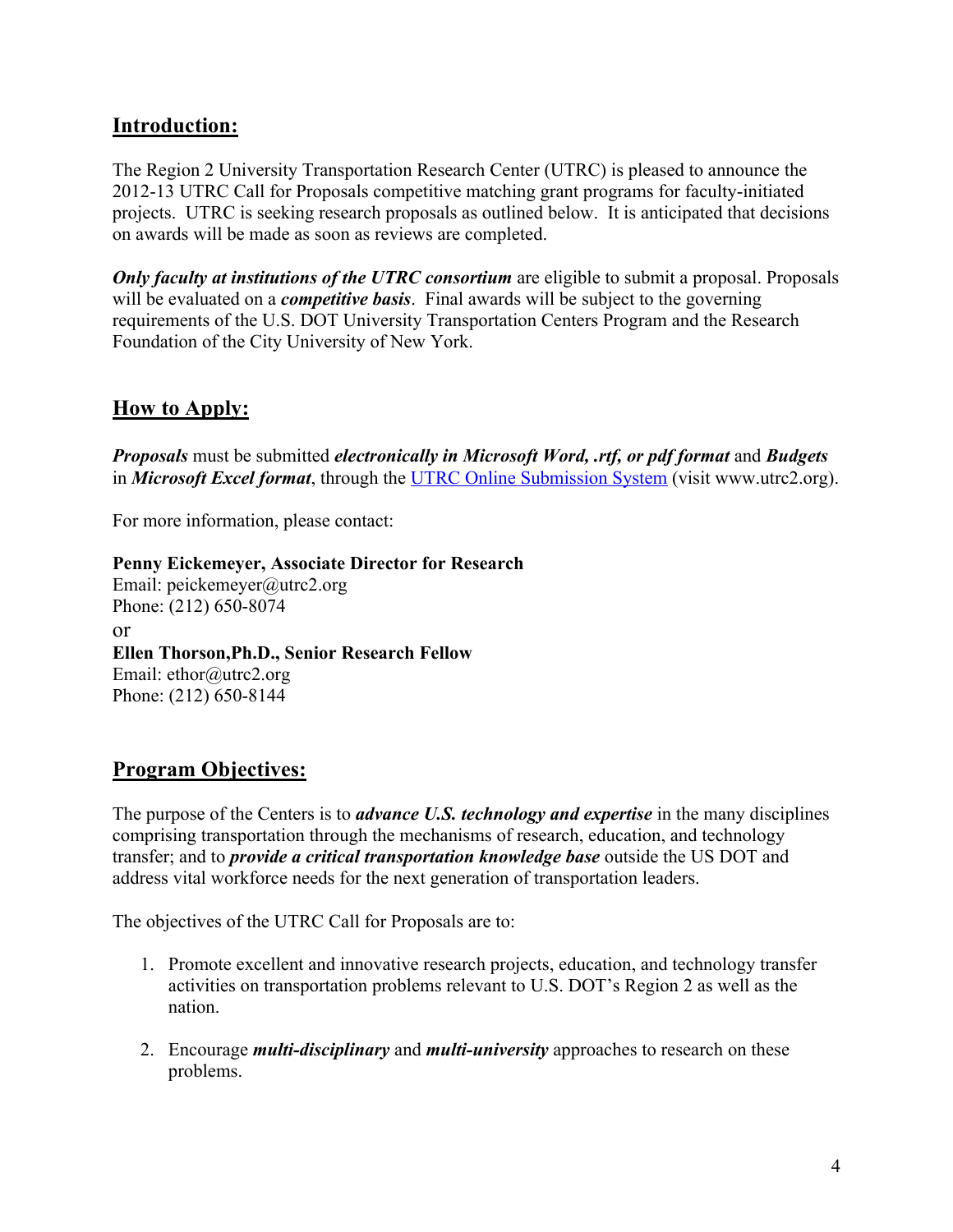- 3. Provide practical and workable *contributions and solutions to the region's transportation community*.
- 4. *Further the education* of transportation students by involving them in scholarly research.
- 5. *Encourage faculty* in the UTRC consortium to compete for research funds.
- 6. Promote high-quality research on the *development, demonstration, or implementation of advanced technologies* in the transportation field.
- 7. Promote *collaboration* between traditional fields of transportation expertise (e.g. civil engineering and urban planning) and academic research centers in advanced technologies (e.g. nanotechnology, photonics, wireless communication technologies).
- 8. *Encourage partnerships* among universities, public agencies, and the private sector.

# **Funding Categories:**

The program is divided in six funding categories and each proposal must clearly specify the category, in which the proposal is submitted, addresses our research focus areas, and responds to at least one of the USDOT strategic goals.

*Below are the six categories* of projects to be considered for funding:

**1. Faculty-Initiated Research:** The primary purpose of this program is to *fund novel and exciting ideas from faculty* in the area of transportation. The projects funded should seek to promote excellent and innovative research on transportation problems relevant to U.S. DOT's Region 2. Proposals will be peer- reviewed by an ad-hoc committee of researchers at other UTCs, and by practicing professionals at agencies within Region 2. Reviewers will score proposals according to the quality of the research plan; qualifications of the team; relationships of proposed work to other work in the field; degree of innovation; degree of support given to students; collaboration across disciplines and/or universities; feasibility of schedule and work plan; and relevance to Region 2's needs, UTRC's Theme, and USDOT strategic goals.

Projects funded in this category will be limited to a maximum of \$100,000 of UTRC funds.

**2. Outside the Box Ideas:** This program seeks to *stimulate innovative ideas*. An outside the box idea is one that will foster *creative* and *non-traditional* research ideas from faculty. Under this program, faculty are challenged to submit ideas that fall beyond the scope of traditional transportation research.

Projects funded in this category will be limited to a maximum of \$100,000 of UTRC funds.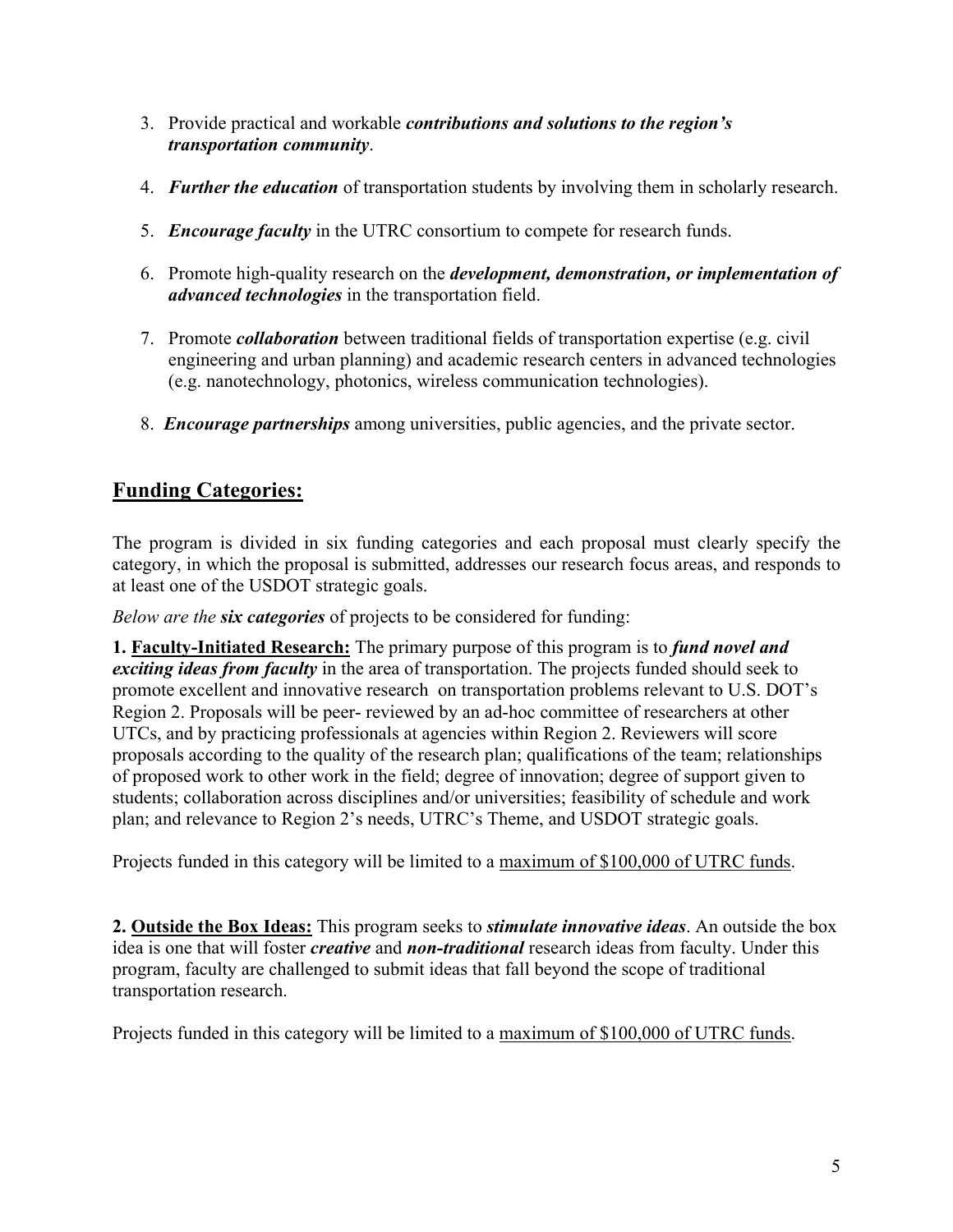**3. Emerging Investigators Program\*:** This program is to *assist faculty (especially junior faculty*) at UTRC member institutions to learn to write competitive research proposals and to develop relationships with funding agencies. This program will help fund *exploratory* research by faculty. This program would support faculty throughout the UTRC Consortium. The grant will support the development of a paper on an emerging transportation issue of the proposer's choice.

Projects funded in this category will be limited to a maximum of \$15,000 of UTRC funds.

**4. Research Cluster Teams\*:** The Center will support *collaborative Research Focus Teams* consisting of *faculty, students, and transportation professionals, drawn from throughout the UTRC consortium* and organized around a specific transportation issue. The teams should be composed of leading researchers, faculty, students, and institutions engaged in transportation research and the synergistic exchange of ideas and resources.

The purpose of these teams will be to develop consensus statements of research needs in collaboration with the region's public agencies and to further *promote dialogue* between the universities and transportation professionals in the region and nationally.

UTRC will accept proposals from one or a group of faculty that seek to initiate and lead a focus area group. Research clusters should include researchers from multiple institutions. The proposal should clearly describes the focus areas of the team, potential participants, activities, and expected products generated by the team.

Teams may spend UTRC grant funds on workshops, trips to speak to funding agencies, release time, collaborator forum meetings, or other ways to bring a diffuse but related group of research entities into sustainable, productive collaboration.

Proposals funded in this category will be limited to a maximum of \$20,000 of UTRC funds.

**5. Cooperative Research with Other UTCs and Organisations:** UTRC will support *cooperative and comparative* research *with other UTCs and Organisations*. UTRC looks forward to establishing collaborative relationships with other UTCs and organisations in the country on issues of national and mutual concern. Projects in this category must *establish collaborative relationships and link the research activities with other UTCs or other entities*, including private sector concerns, Minority Serving Institutions, state Departments of Transportation, Metropolitan Planning Organizations, other public sector organizations at all levels of government, and not-for-profit institutions such as the American Association of State Highway and Transportation Officials (AASHTO), the Transportation Research Board (TRB), and the American Public Transportation Association (APTA).

Projects funded in this category will be limited to a maximum of \$100,000 of UTRC funds.

**6. Education and Technology:** Projects under this category include *outreach activities* to advance the awareness of the general public, policy makers and transportation organizations on the issues, consequences, objectives and resources, associated with the USDOT strategic goals.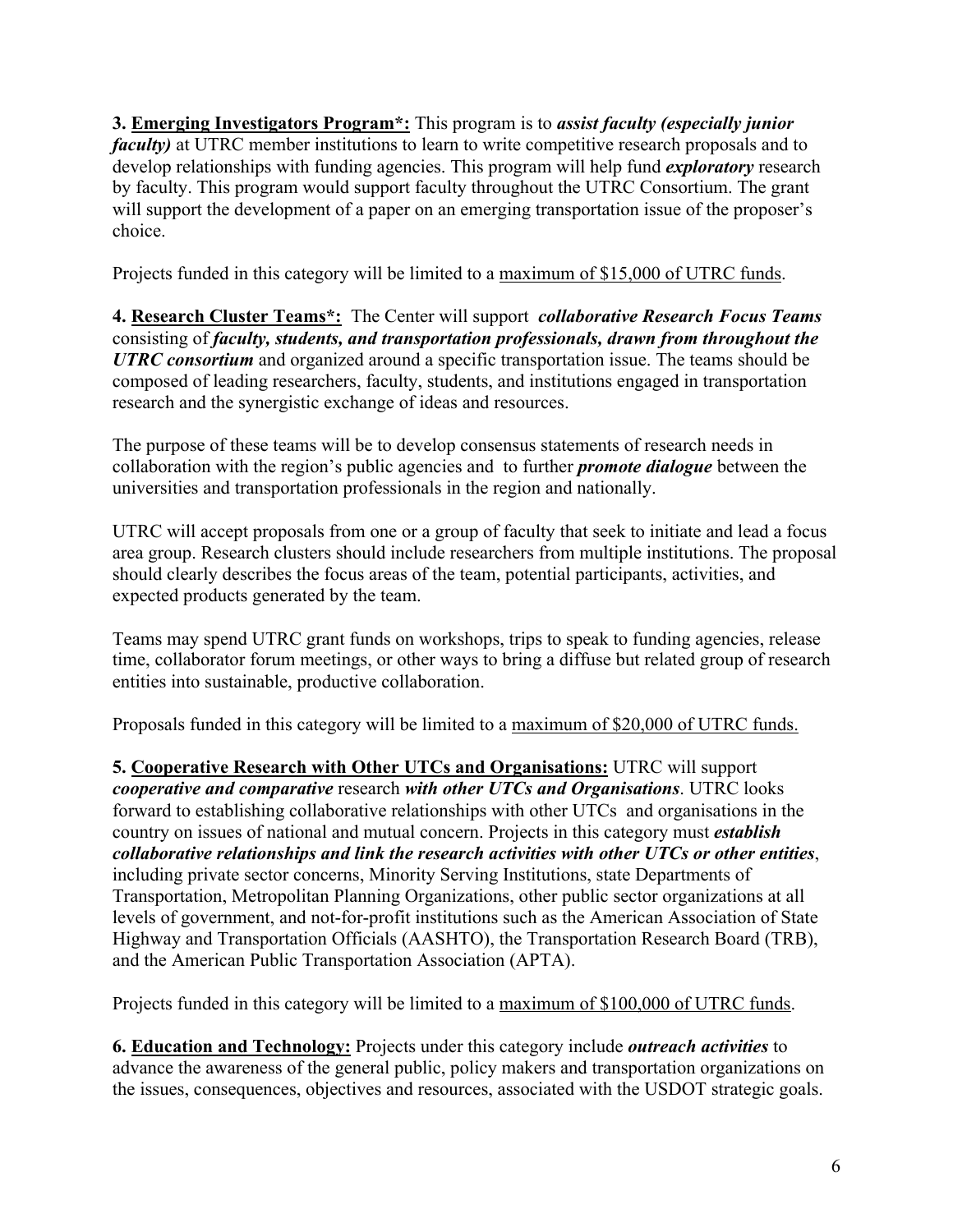Examples of activities\*\*:

- *Research Conferences* Expenses associated with hosting transportation research conferences and workshops. (No funding will be provided for travel or registration to participate in conferences elsewhere, foreign travel, and meals).
- *Workforce Training Programs / Research Implementation Workshops / Technology Transfer Seminars* – Travel and other costs associated with providing training to public agency employees on the outcomes of university research.
- *Curriculum Development Workshops and Other Initiatives* Exploring new fields and areas of transportation knowledge. Bring faculty together to discuss new approaches to course and curriculum design.
- *Community Partnerships* Grants to facilitate student coursework that directly addresses a real transportation need in a local community, e.g. a studio class organized in partnership with a public agency or community group.
- *Exchange Programs* Funding to allow students and faculty to collaborate across universities by spending time in residence at another campus within UTRC or the USDOT University Transportation Centers program.

\* No Federal matching fund is required.

\*\*Costs eligible for UTRC grant must be explicitly discussed with the UTRC Program coordinator.

Proposals funded in this category will be limited to a maximum of \$20,000 of UTRC funds.

# **USDOT Strategic Goals:**

#### **SAFETY**

Improving safety is DOT's top priority. Secretary Ray LaHood has urged all DOT employees to reinforce our safety culture in our daily work and to encourage our domestic and international partners, our stakeholders and the public to redouble their efforts to reduce transportation-related fatalities and injuries. The Safety chapter of this Strategic Plan outlines the steps DOT will take to improve safety levels throughout the transportation system.

#### **STATE OF GOOD REPAIR**

Over the years, the U.S. has built one of the world's most extensive and productive transportation systems, representing trillions of dollars of public and private investment. It is essential that we be good stewards and apply asset management principles proactively to maintain and modernize our critical infrastructure to maximize its productivity and performance and minimize full life cycle costs. Our State of Good Repair chapter describes the steps DOT will take to identify critical highway, bridge, transit, airport and railroad assets and improve their state of repair.

#### **ECONOMIC COMPETITIVENESS**

Achieving the maximum net economic benefit from our transportation investments is essential in this period of economic hardship and difficult budget choices at the Federal, State, and local levels. DOT is committed to fostering policies and investments, including investment in the transportation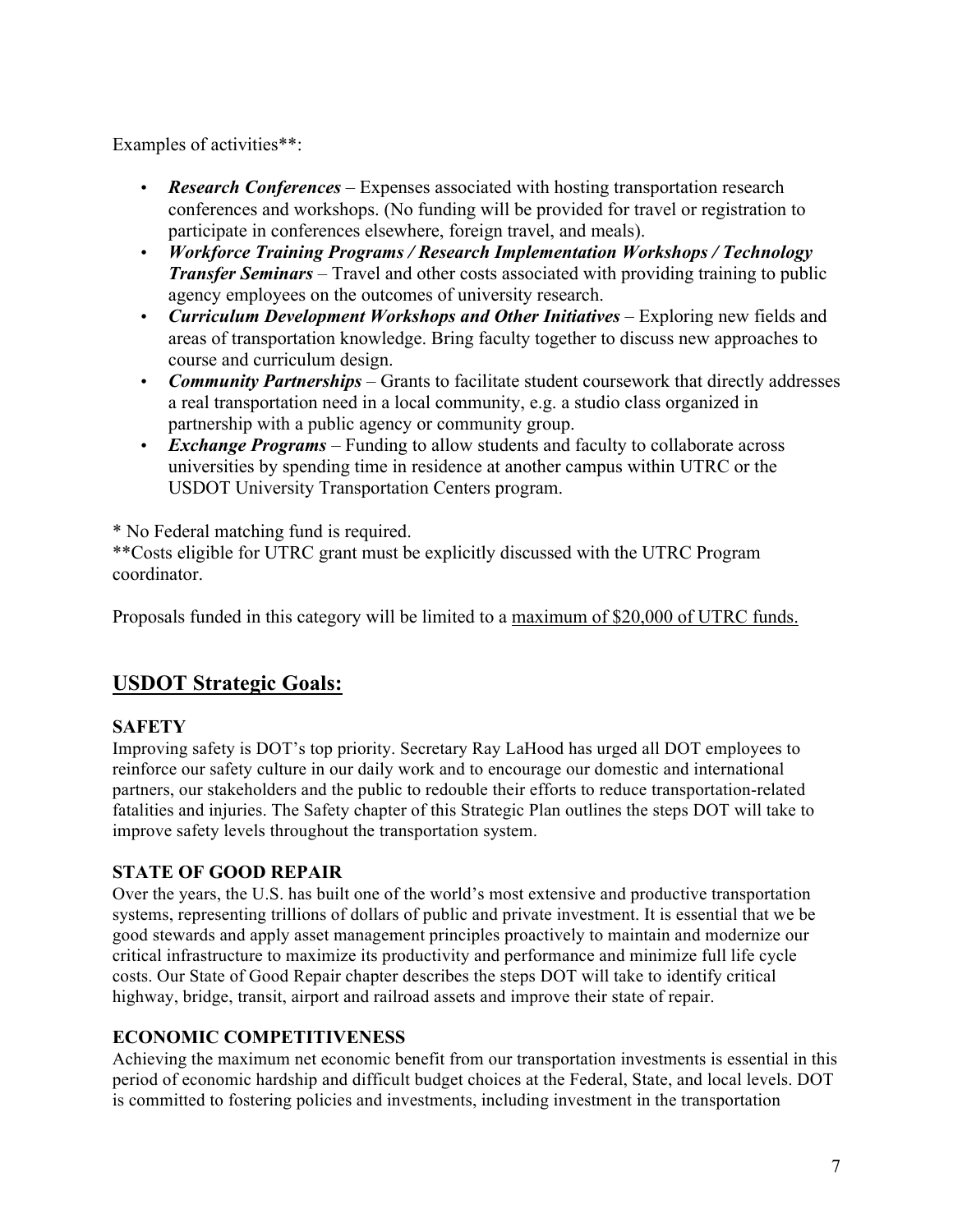workforce of the future that will produce the greatest economic benefit for the broadest number of citizens and businesses and will lay the groundwork for long-term economic growth and prosperity. The Economic Competitiveness chapter outlines the steps DOT will take to achieve the greatest contribution of the transportation system to the United States' economy.

#### **LIVABLE COMMUNITIES**

Fostering livable communities – places where transportation, housing and commercial development investments have been coordinated so that people have access to adequate, affordable and environmentally sustainable travel options – is a transformational policy shift for DOT. The President has made place-based policies like livable communities a key component of his domestic agenda and has challenged all Federal agencies to coordinate and innovate around this goal in an unprecedented way. To promote well-coordinated and sustainable development, DOT has formed an interagency partnership with the Department of Housing and Urban Development (HUD) and the Environmental Protection Agency (EPA). The Livable Communities chapter describes our strategies for increasing access to adequate, affordable, and environmentally sustainable travel choices.

#### **ENVIRONMENTAL SUSTAINABILITY**

The Administration is committed to a comprehensive National energy and environmental policy that emphasizes reducing carbon, other harmful emissions, and the consumption of fossil fuels. This policy also emphasizes protecting and enhancing natural resources. To implement this policy, DOT will advance transportation investments that reduce energy use and associated greenhouse gas emissions for passenger travel and freight movement, and foster the protection of critical watersheds and ecosystems. In addition to the sustainable development patterns associated with livable communities, DOT will also promote the substitution of carbon intensive travel on congested highways and airways for use of more energy efficient transportation systems, including rail, water, and pipelines where feasible. The Environmental Sustainability chapter outlines the steps DOT will take to move toward a more environmentally sustainable U.S. transportation system.

### **UTRC Research Focus Areas:**

UTRC has defined eight research focus areas that combine the diversity of UTRC knowledge to address the articulated problems facing our region and the nation, responding to USDOT's strategic goals and pursuing our Center's theme of "Planning and Managing Regional Transportation Systems in a Changing World".

#### *Focus Area 1: Planning, monitoring, and implementation of communications and other technologies to understand and improve multi-modal transportation safety*

Safety remains the top priority in development and operation of national, regional, and local transportation systems. Accidents result from both human errors and environmental factors. Significant research is still needed to understand contributing variables and to implement solutions through vehicle and infrastructure design improvements or through operational and communications improvements.

#### *Focus Area 2: Infrastructure design, monitoring, inspection, and management to ensure a State of Good Repair*

The United States has invested trillions of dollars in what is arguably one of the finest transportation systems in the world. As the country continues to grow, there will be continued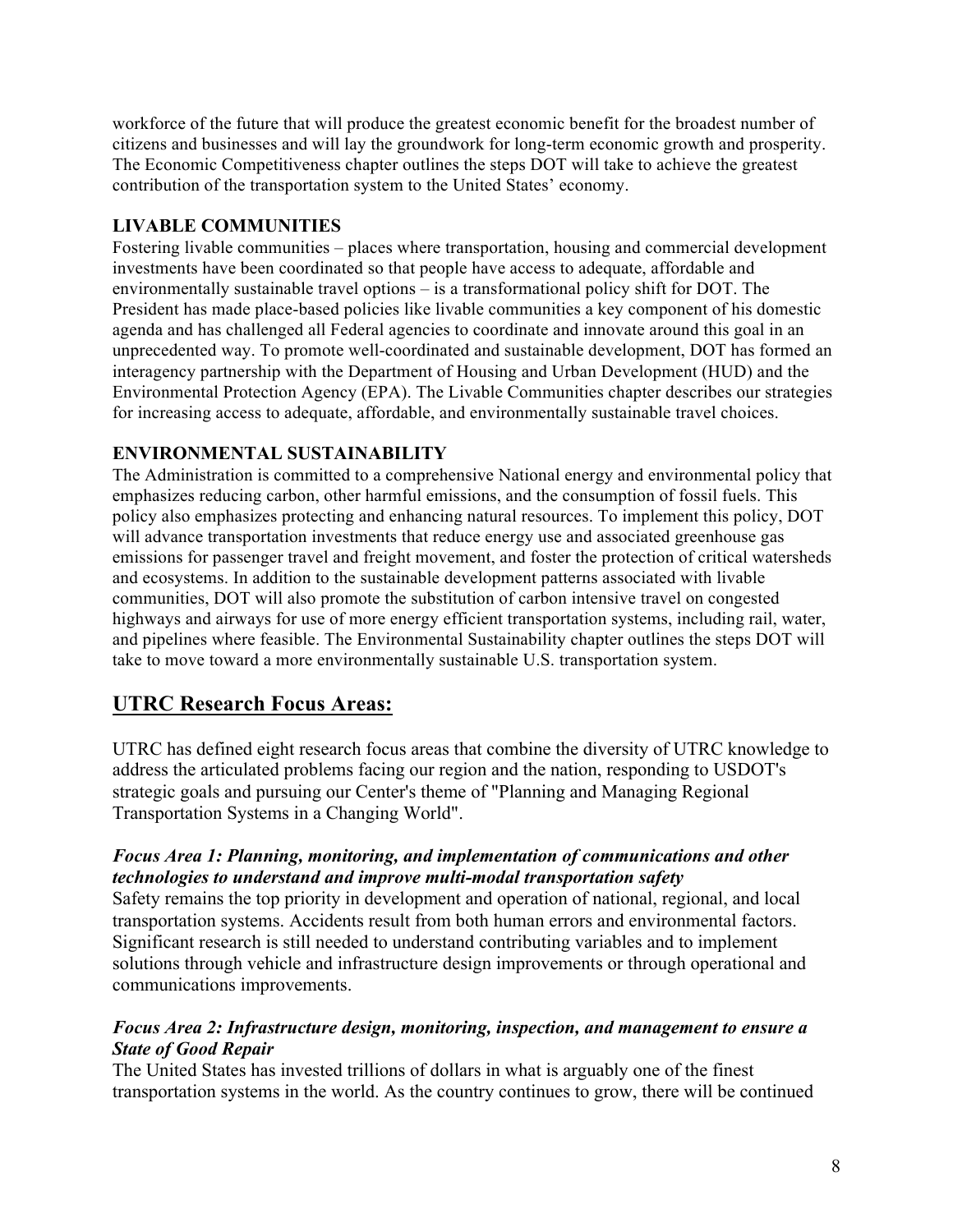pressure to expand this system to handle the increase in personal and freight mobility that characterizes economic prosperity. However, perhaps the most significant need and challenge facing the Nation's transportation system is keeping the existing highways, bridges, transit facilities/equipment, ports and airports in a state of good repair.

#### *Focus Area 3: System modernization through implementation of advanced and information technologies*

Recent technology advances have revolutionized the methods of communications between transportation system operators and users, and between infrastructure and system users. Through implementation of roadside, station, and in-vehicle technologies, and especially with rapid integration of smartphones and other handheld computers, users now have the ability to receive transportation information in real-time. Continued research can result in implementation of significant advancements, particularly through partnerships between private developers, transportation agencies and academic researchers.

#### *Focus Area 4: Practices, partnerships, and mechanisms for financing transportation systems*

Currently, federal, state, local, and private system operators are struggling to finance transportation infrastructure and operations. Limited funding at both the federal and state level due to an inability to find alternative sources of revenue has led to poor maintenance of transportation infrastructure which in turn, leads to potentially dangerous conditions on many older bridges and road facilities. In considering new financing approaches, a number of fiscal and administrative challenges will need to be addressed.

#### *Focus Area 5: Promoting livable and sustainable communities through quality of life improvements and diverse transportation development*

In its draft Strategic Plan, USDOT defines livable communities as "places where transportation, housing and commercial development investments have been coordinated so that people have access to adequate, affordable, and environmentally sustainable travel options." Achieving livability requires integration of land-use and transportation planning, as well as economic development, to ensure that residents have access to needed goods and services.

#### *Focus Area 6: Enhancing understanding of the economic impacts of transportation investment*

Transportation infrastructure investment has a direct impact on economic activity due to direct job creation of a project and the following macroeconomic impact of regional multipliers. Achieving the maximum net economic benefit from our transportation investments is essential in this period of economic hardship and difficult budget choices at the Federal, State, and local levels. DOT is committed to fostering policies and investments, including investment in the transportation workforce of the future that will produce the greatest economic benefit for the broadest number of citizens and businesses and will lay the groundwork for long-term economic growth and prosperity.

#### *Focus Area 7: Promoting freight productivity, efficiency, and sustainability through multimodal policy, planning, and logistics*

Freight transportation is critical to support livable communities and economic competitiveness. At the same time, freight vehicles and facilities are not without impacts on surrounding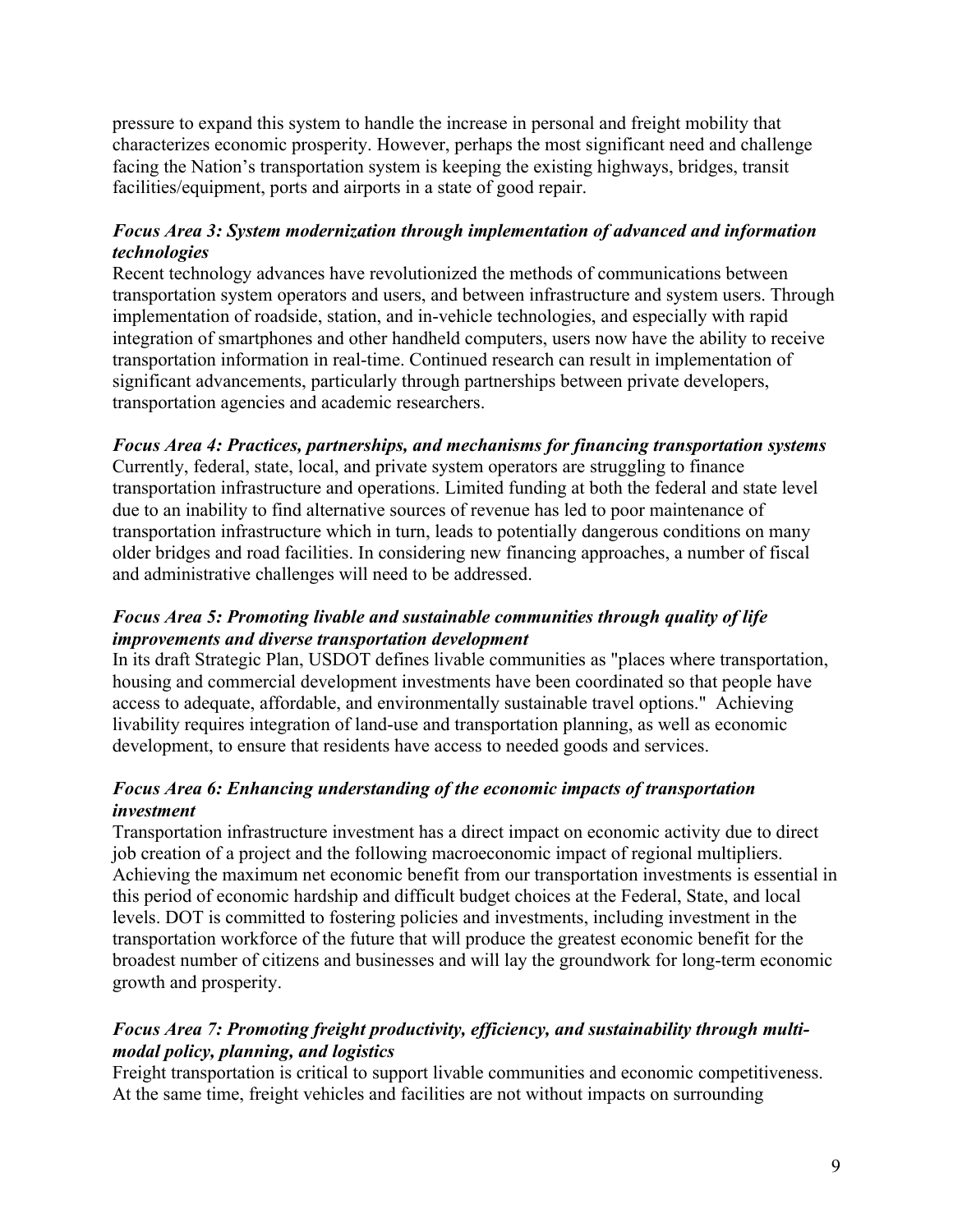communities, infrastructure, and the environment. Mirroring the broader US system, Region 2 is home to a vast, multi-modal freight infrastructure that includes highways, rail, marine ports, airports, and international border crossings. The region is challenged to provide multi-modal freight access to support industry productivity and safe, reliable, and efficient movement of goods between shippers and receivers while at the same time minimizing the impact of freight on infrastructure, traffic conditions, and the environment.

#### *Focus Area 8: Securing transportation systems and improving planning for and response to extreme events*

Transportation systems are highly vulnerable to extreme events by virtue of several properties associated with their design and use. A key transportation characteristic contributing to both to its attractiveness and vulnerability is the concentration of facilities and users in ways that potentially maximize consequences of extreme events.

# **Proposal Requirements:**

Proposals on transportation topics of relevance to USDOT Region 2 are eligible for this program. Each submission must include the following elements:

1. A cover page, following the form in the Template for Technical Proposals on the UTRC website (http://www.utrc2.org/research/resourcesforpis.php). A lead institution and Principal Investigator (PI) should be clearly identified. The Principal Investigator must be a faculty member of a member institution of the UTRC consortium. The funding category should be clearly indicated in the cover page. A proposal is limited to one and only one funding category.

Proposals involving well-structured teams from two or more institutions are encouraged. Such proposals should be submitted as a single entry with appropriate budget.

2. An executive summary briefly describing the problem, proposed approach, and work effort in 400 words or fewer.

3. The main proposal narrative, not exceeding 4,000 words, describing in more detail:

- a. The problem being addressed, and its relevance to the region.
- b. The research approach.
- c. How this project relates to other work being done on this topic.
- d. Description of deliverables the research project will produce. This must include a one- to two-page research brief summarizing the methods, findings, and significance of the research project in non-technical language, suitable for distribution to transportation agencies and policymakers.

For the following proposals, this requirement is replaced as follows: Emerging Investigators proposals - a 4-5 pages description of the proposed working paper, including how it will make a contribution to the academic literature, the transportation needs in the region and meet the mission of UTRC.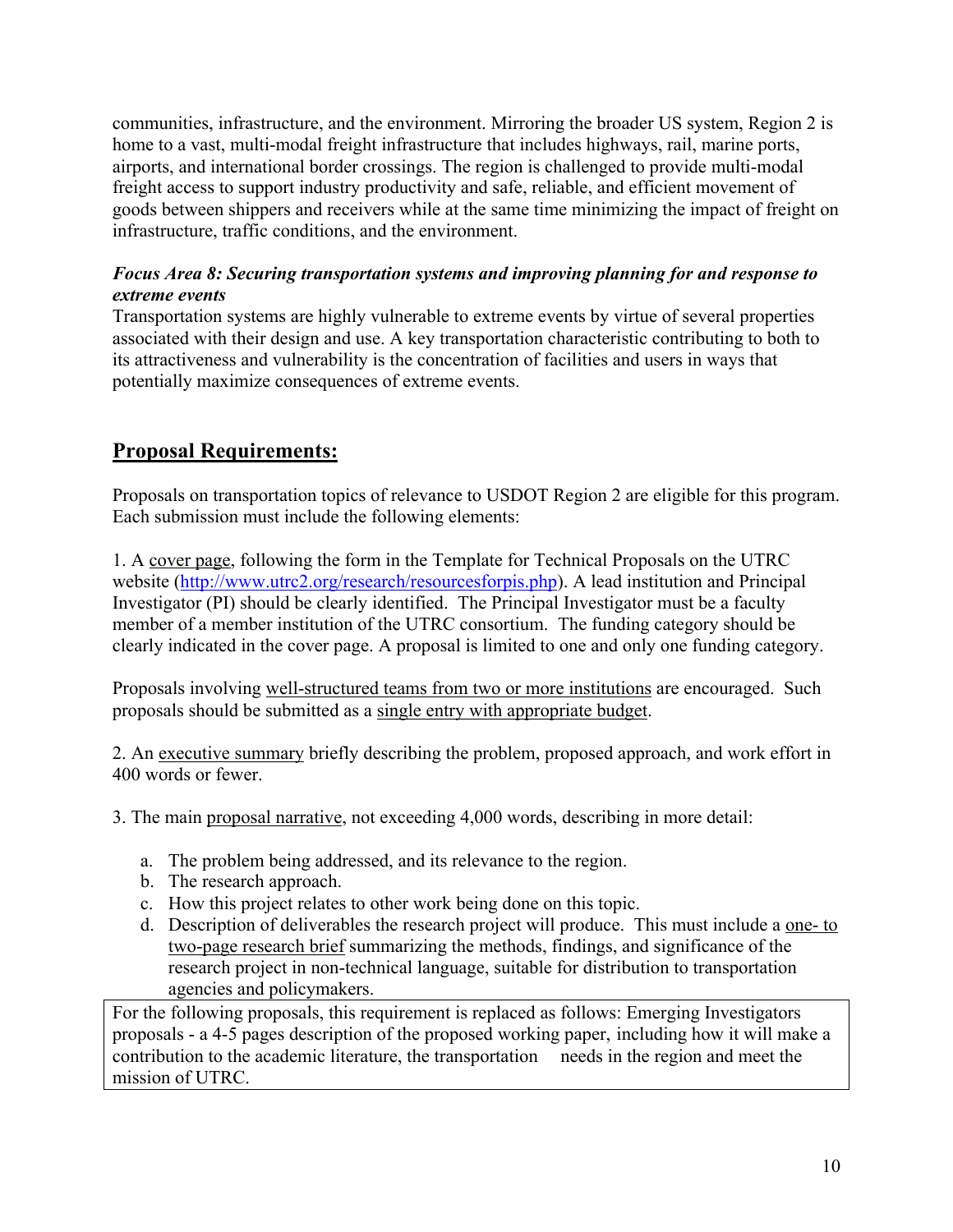Research Cluster Team and Education and Technology Transfer proposals - a 4-5 pages description of the proposed project

4. Proposed tasks and timeline. Each task or subtask should be associated with a timeframe, a specific deliverable, and a percent of effort toward the total budget.

5. Listing of research obligations of key project personnel for the 2012-13 Academic Year, including both UTRC and non-UTRC projects that will be underway during that time.

Note: requirements 4 and 5 are waived for Emerging Investigator, Research Cluster Team, and Education and Technology Transfer proposals.

6. Brief curricula vitae of all principals responsible for the study (not to exceed two pages each).

7. A budget, using the Template for Faculty Initiated Proposals – Budget Tables, on the UTRC website (http://www.utrc2.org/research/resourcesforpis.php):

- a. Each proposal must include a detailed estimate of the time and cost to perform the work, including the billing rate for each person.
- b. Proposals are encouraged to include funding for one graduate student researcher; higher levels of student support may be requested but must be justified in the proposal.
- c. Proposals should include funding to present research findings at one academic or professional meeting.
- d. No faculty member can receive funding from UTRC exceeding 30% of his/her academic year's time.
- *e. A non-Federal match of not less than 100% of the UTRC funds is required to all funding categories except on proposals for the "Emerging Investigators Program" and "Research Cluster Teams".*

Eligible sources of matching funds include cash or in-kind sources of funds from state or local transportation agencies; foundations, business, or civic organizations; or faculty release time or student stipends provided by the university. Sources of matching funds must be documented on a letterhead of the sponsor agency and subject to reasonable and verifiable valuation.

*\* Proposals that are not able to identify sufficient matching funds may not be eligible for consideration in this program. Priority will given to proposals that demonstrate fully matching from non-Federal sources. Please contact Penny Eickemeyer or Ellen Thorson before you submit your proposal if you need guidance on the proposal and budget preparation or potential sources of a match.* 

# **Other Considerations:**

Generally the project schedule should not exceed 15 months, except to indicate the approximate duration of future phases (beyond the proposed phase) of a multi-phase project.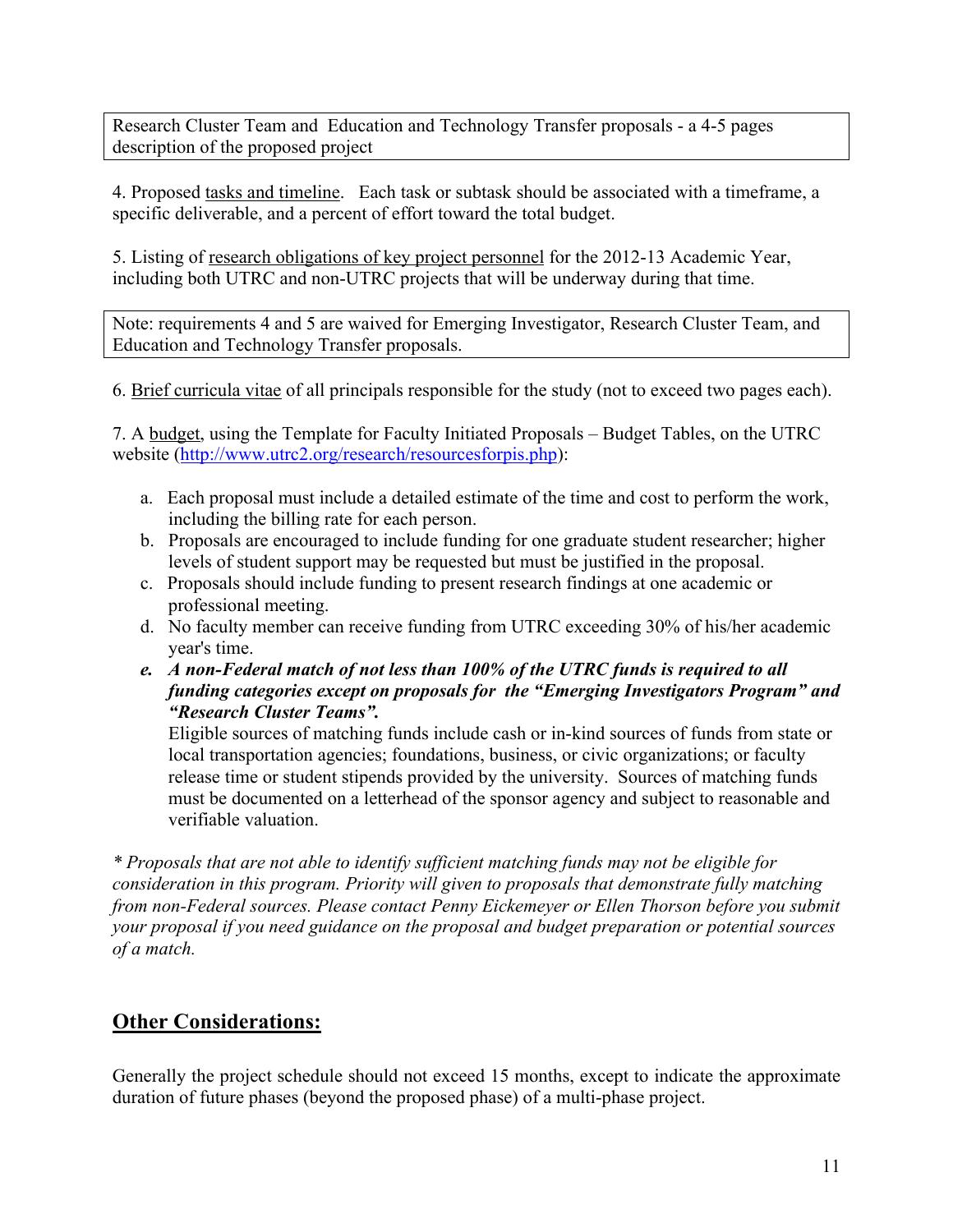Multi-phase projects are acceptable as long as the proposal only requests funding for one clearlydefined phase and adheres to the funding limit for the appropriate project category as described under "Funding Categories" above. The proposer must accept that any contract awarded to fund one phase of a multi phase project does not in any way obligate UTRC to fund later phases.

Teaming arrangements are strongly encouraged, where appropriate, to enhance the likelihood of project success. Proposal teams may include commercial firms, industry associations or research organizations, universities, government agencies, end-users, and other stakeholders. Letters of interest or commitment from each identified team member should be included in an appendix to the proposal. The lack of such letters, especially in cases where co-funding is indicated, is viewed as a very serious proposal deficiency and will be judged accordingly in the evaluation process.

# **Evaluation Criteria:**

Proposals will be reviewed by UTRC staff, an ad hoc committee of researchers at other transportation centers, or by practicing professionals at agencies/industries within USDOT Region 2, depending of the submission category. Reviewers will score proposals according to the following criteria:

- a. Originality and timeliness of topic.
- b. Quality, clarity, and feasibility of the proposal plan.
- c. Validity of data and research methods.
- d. Likelihood of producing useful information and insights.
- e. Qualifications of Principal Investigator(s)
- f. Relevance to needs and problems in Region 2 and UTRC's theme of "Planning and Managing Regional Transportation Systems in a Changing World" and to the USDOT strategic goals.

The UTRC Director and Executive Committee will consider the reviewer's scores in making the final selection of proposals. In addition to the considerations listed above, special consideration will be given to activities/projects that:

- a. Utilize UTRC's limited resources efficiently
- b. Involve graduate or undergraduate students
- c. Involve collaboration with other institutions

# **General Conditions:**

#### **Contract Award:**

UTRC anticipates making multiple awards under this solicitation. UTRC may request additional data or material to support applications. UTRC will use the RFCUNY Sample Agreement to contract successful proposals. UTRC reserves the right to limit any negotiations to exceptions to standard terms and conditions in the Sample Agreement to those specifically identified in the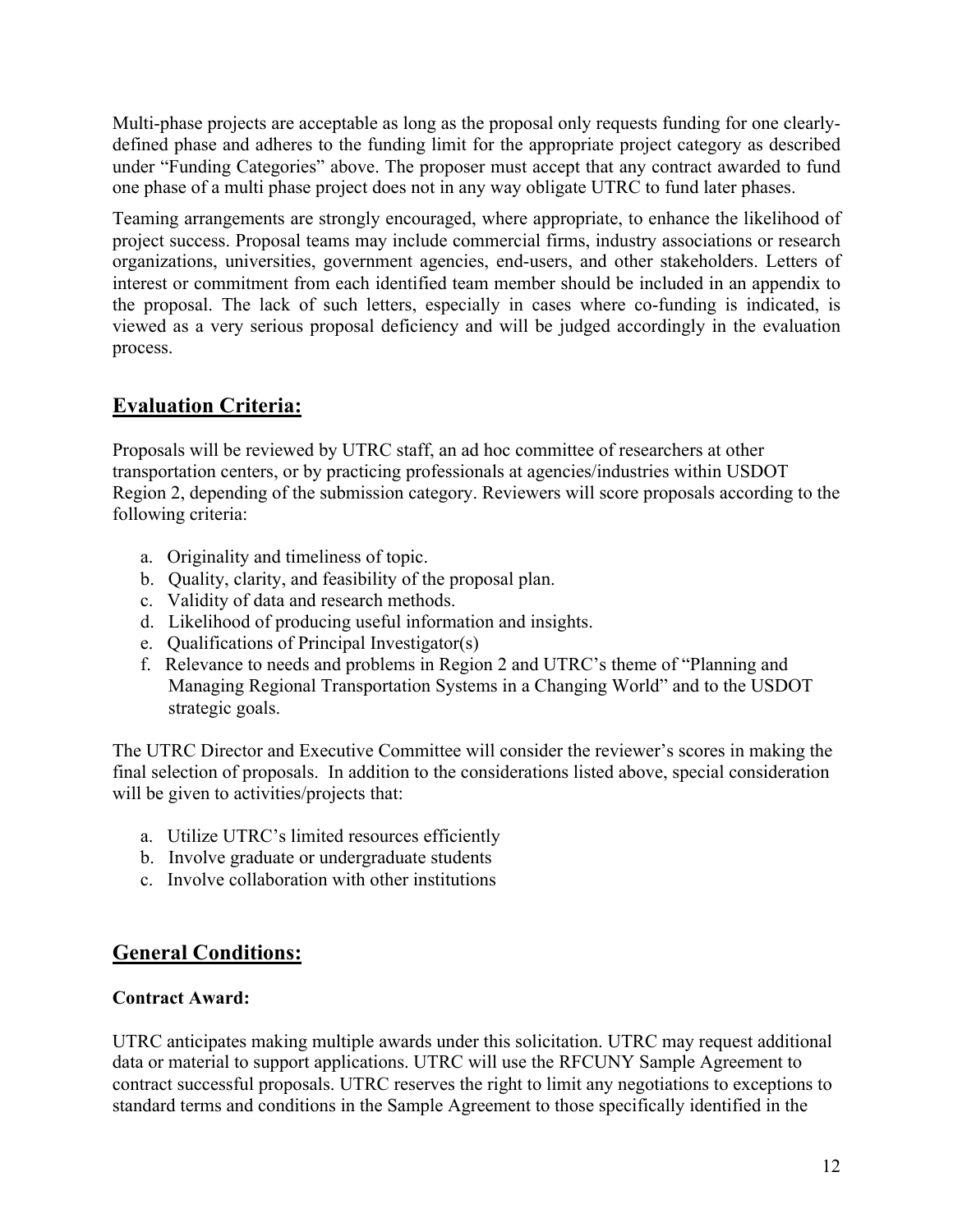submitted proposal. Proposals will be reviewed as soon as they are received and funding decisions are to be made *no later than 60 days after the date of submission*. UTRC staff will review all budgets for compliance with UTRC rules and will inform all PIs of the status of their proposals after submission.

UTRC expects to notify proposers within 60 days from the proposal submission date whether or not their proposals have been selected to receive an award.

#### **Limitation:**

This solicitation does not commit UTRC to award a contract, pay any costs incurred in preparing a proposal, or to procure or contract for services or supplies. UTRC reserves the right to accept or reject any or all proposals received, to negotiate with all qualified sources, or to cancel in part or in its entirety the solicitation when it is in UTRC's best interest. UTRC reserves the right to reject proposals based on the nature and number of any exceptions taken to the standard terms and conditions of the Sample Agreement.

#### **Reporting Requirements:**

#### Quarterly Progress Report:

The Principal Investigator is required to submit quarterly project status reports to the UTRC Project Manager using the template included in resources for PIs on the UTRC website. These reports should be submitted on or about March 10, June 10 , September 10 and December 10 and should reflect activity undertaken within the quarter, description of any issues or problems that may lead to requests for extensions or budget revisions, and suggestions for implementation of the research.

#### Final Report:

The Principal Investigator is required to submit a draft final report at the conclusion of the project (within one month of project completion or if this deadline can not be met, at a mutually agreeable date between the PI and UTRC). This draft should include a disclaimer page and a completed USDOT Form 1700, which are available at http://www.utrc2.org/research/resourcesforpis.php . The draft will be submitted by UTRC for peer review, but this requirement may be waived if previously reviewed and accepted for publication prior to submission to UTRC. The comments of peer reviewers should either be addressed and included in the final report or the PI should explain to the UTRC project manager why the issue should not be included.

The Principal Investigator is required to submit all project deliverables, first, in draft formats for review and comment by the UTRC Project Manager. The Principal Investigator is required to address the reviewer's comments, as needed, and re-submit to the UTRC Project Manager for review. Upon acceptance by the UTRC Project Manager, the Principal Investigator is required to submit the deliverables to the UTRC Project Manager in final formats.